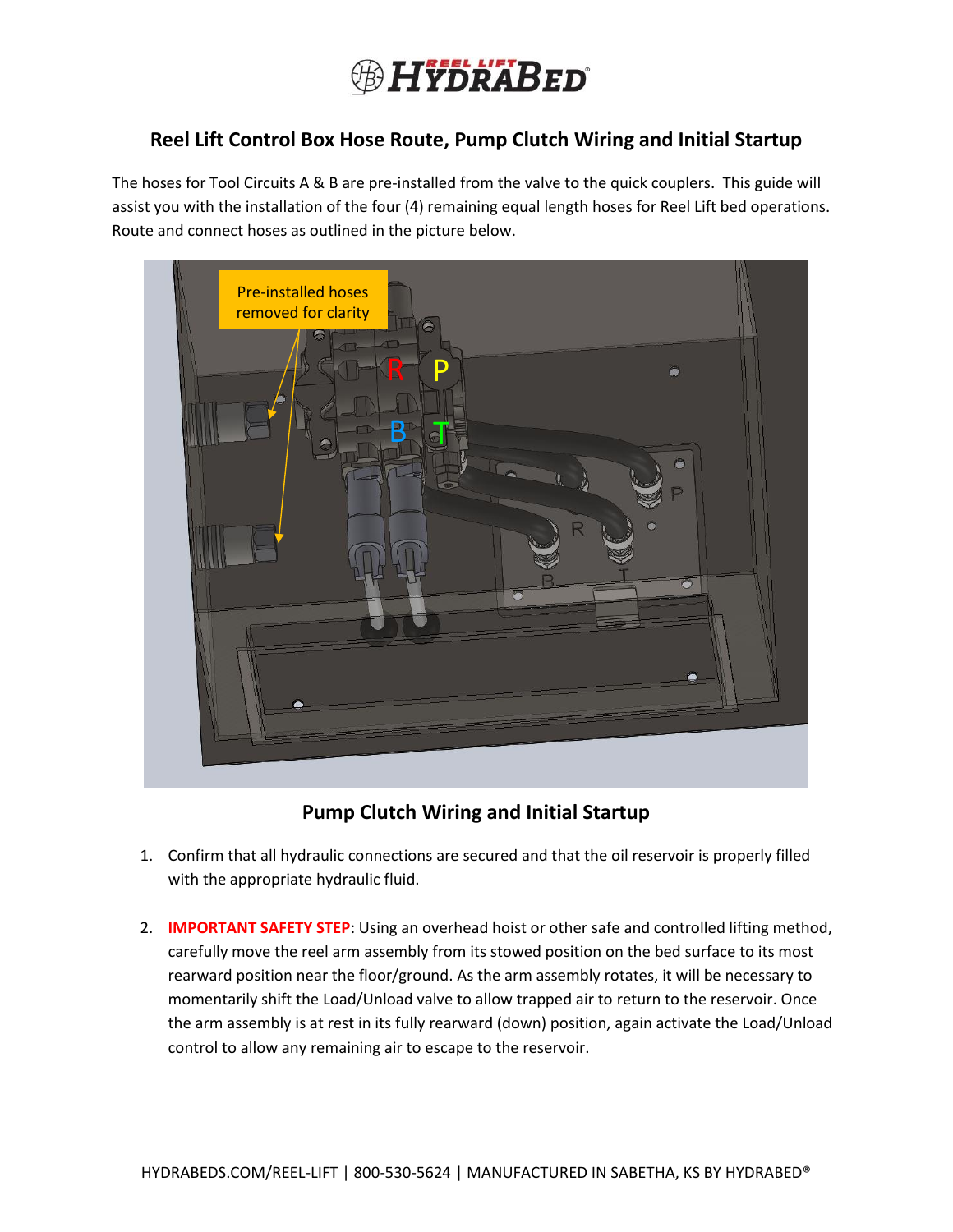## **HYDRABED**

- 3. Strip approximately 4' of the gray jacket off one end of the gray jacketed 16ga cable to expose the white and black conductors in preparation for Steps 3 and 4 below.
- 4. Connect the white conductor of the gray jacketed 16ga cable to the appropriate factory upfitter switch power output lead. NOTE: If truck is not equipped with upfitter switches, it will be necessary



to field install an in-cab ON/OFF switch supplied by an existing keyed circuit capable of providing 10 amps.

- 5. Connect the black conductor of the gray jacketed 16ga cable to the pump clutch power input lead.
- 6. Utilizing application-appropriate routing and securing methods, run the gray jacketed 16ga cable parallel to the hydraulic hoses along the inside of the Hydra Bed frame, then through the grommet on the bulkhead plate to the valve toolbox lid switch.
- 7. Connect the white conductor to the COMMON (#1) screw terminal on the valve toolbox lid switch.
- 8. Connect the black conductor to the Normally Closed (NO #2) screw terminal on the valve toolbox lid switch.



- 9. Test the clutch electrical circuit by following these steps:
	- a. Open the valve toolbox lid.
	- b. Start the truck and confirm that all belts, accessories and the hydraulic pump clutch pulley are running true and free.
	- c. Engage the selected upfitter switch and confirm that its indicator light illuminates and that the pump clutch engages. NOTE: Shortly after clutch is engaged, you should hear a distinct change in sound indicating the pump has successfully obtained oil flow from the reservoir. If this does not occur within 10 seconds of initial engagement, turn off truck engine and repeat Step 1. Operating the pump with inadequate oil will damage the pump and void the warranty.
	- d. Close the toolbox lid and the pump clutch should disengage due to the lid switch being activated which will interrupt the clutch electrical supply. If clutch DOES NOT DISENGAGE when valve toolbox lid is closed, adjust lid switch in its mount to obtain proper actuation when lid is closed.